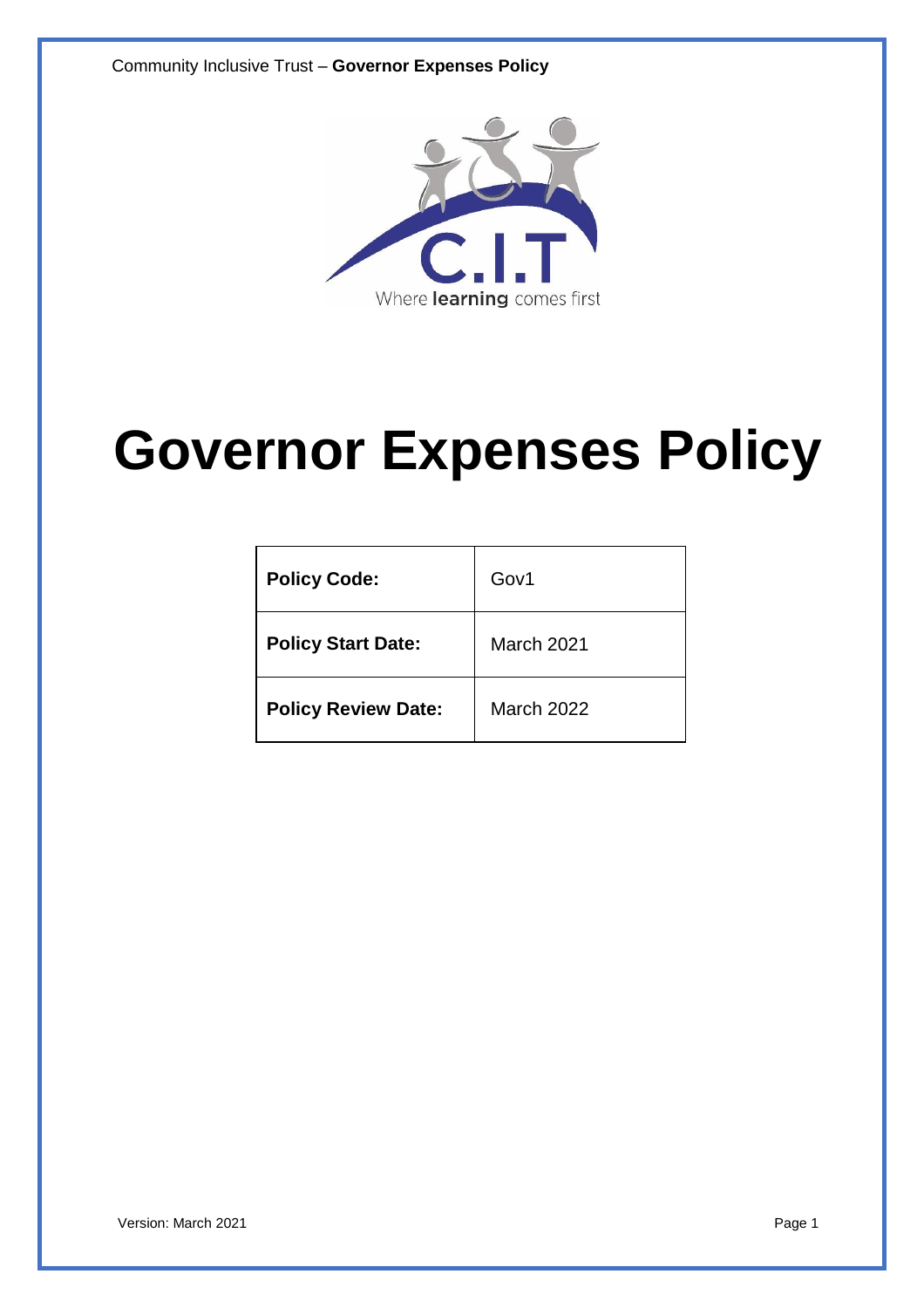# **1. Introduction**

- 1.1 Community Inclusive Trust has decided to pay reasonable allowances from the school's delegated budget to cover costs that Governors may incur through carrying out their duties.
- 1.2 This policy sets out the terms on which such allowances will be paid.
- 1.3 By adopting this policy, we will ensure that no member of the community is prevented from becoming a Governor on the grounds of cost.

## **2. Legislation and guidance**

- 2.1 The Governance Handbook (section 4.6.1, paragraph 52) says that Boards in academies are free to determine their own policy on the payment of allowances and expenses.
- 2.2 This policy complies with our Funding Agreement and Articles of Association.

## **3. Overview**

- 3.1 Members of the Local School Board may claim allowances to cover expenditure necessary to enable them to perform their duties.
- 3.2 This does **not** include an attendance allowance or payment to cover loss of earnings.
- 3.3 Members of the Local School Board may claim allowances by completing a claim form (see link) and submitting it to the Head Teacher of the Local School Board.
- 3.4 Allowances will only be paid on the provision of a receipt, and will be limited to the amount shown on the receipt.
- 3.5 Members of the Local School Board may claim for:
	- Childcare;
	- Care for elderly or dependent relatives;
	- Extra costs incurred because they have a special need or English as a second language;
	- Travel and subsistence costs;
	- Telephone charges, photocopying, postage, stationery, etc.
	- Other justifiable allowances.

Claims will be paid in arrears on a case-by-case basis. Reimbursable costs should be agreed in principle by Head Teacher before they are incurred.

The Chair of Governors (or the Vice-Chair, where appropriate) may investigate claims that appear excessive or inconsistent. All claims will be subject to an independent audit.

Travel expenses where a Governor uses their own vehicle must not exceed the HM Revenue and Customs (HMRC) approved mileage rates (see Appendix 1).

#### **4. Monitoring arrangements**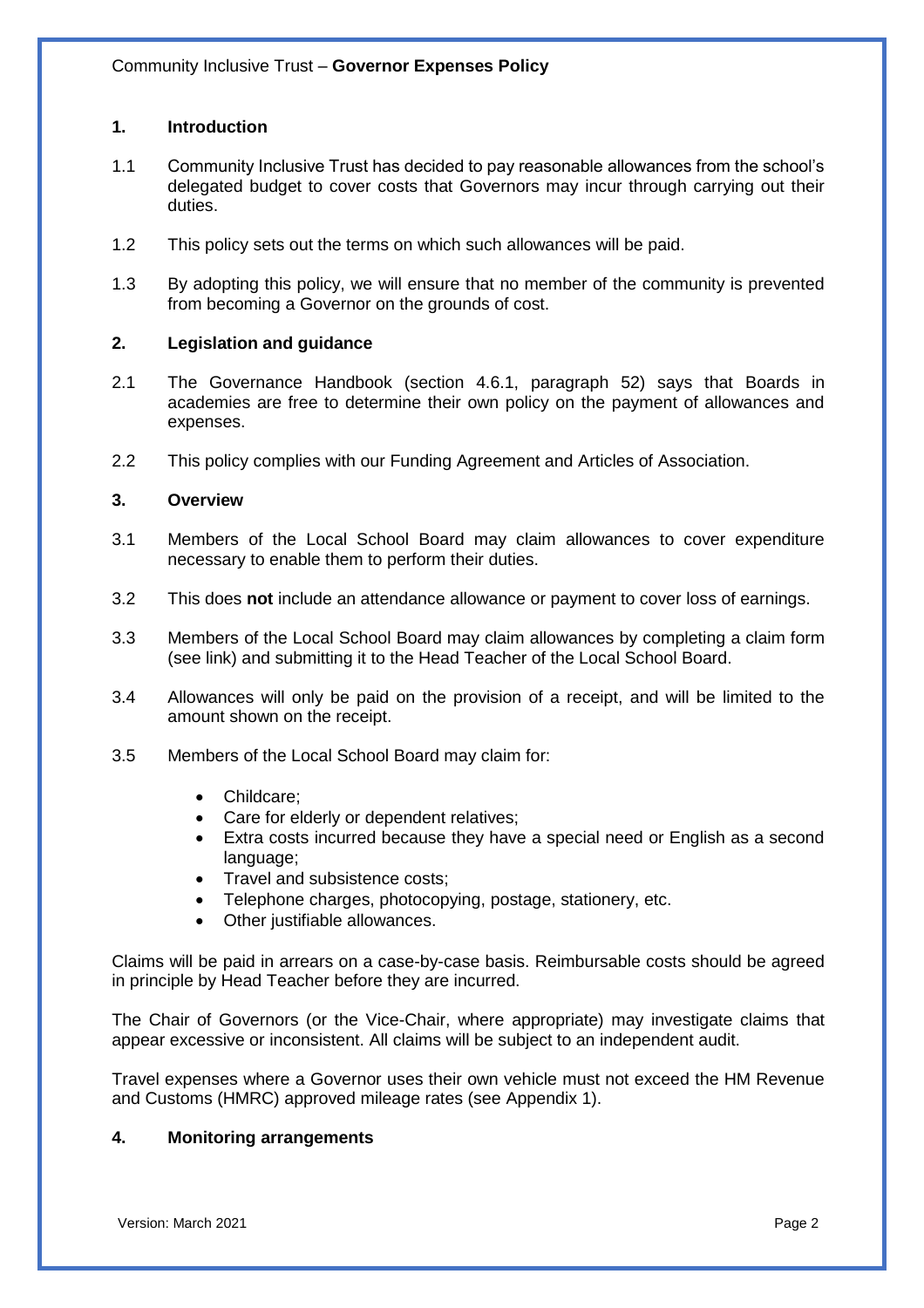This policy will be reviewed frequently by Community Inclusive Trust. Any amended versions of this document will be available to view on the Trust's website.

## **Appendix 1: approved mileage rates**

The table below shows HMRC's current approved mileage rates, which are published on the HMRC website:

| Type of vehicle | First 10,000 miles | Above 10,000 miles |
|-----------------|--------------------|--------------------|
| Cars and vans   | 45p                | 25p                |
| Motorcycles     | 24 <sub>p</sub>    | 24 <sub>D</sub>    |
| <b>Bikes</b>    | 20 <sub>p</sub>    | 20 <sub>p</sub>    |